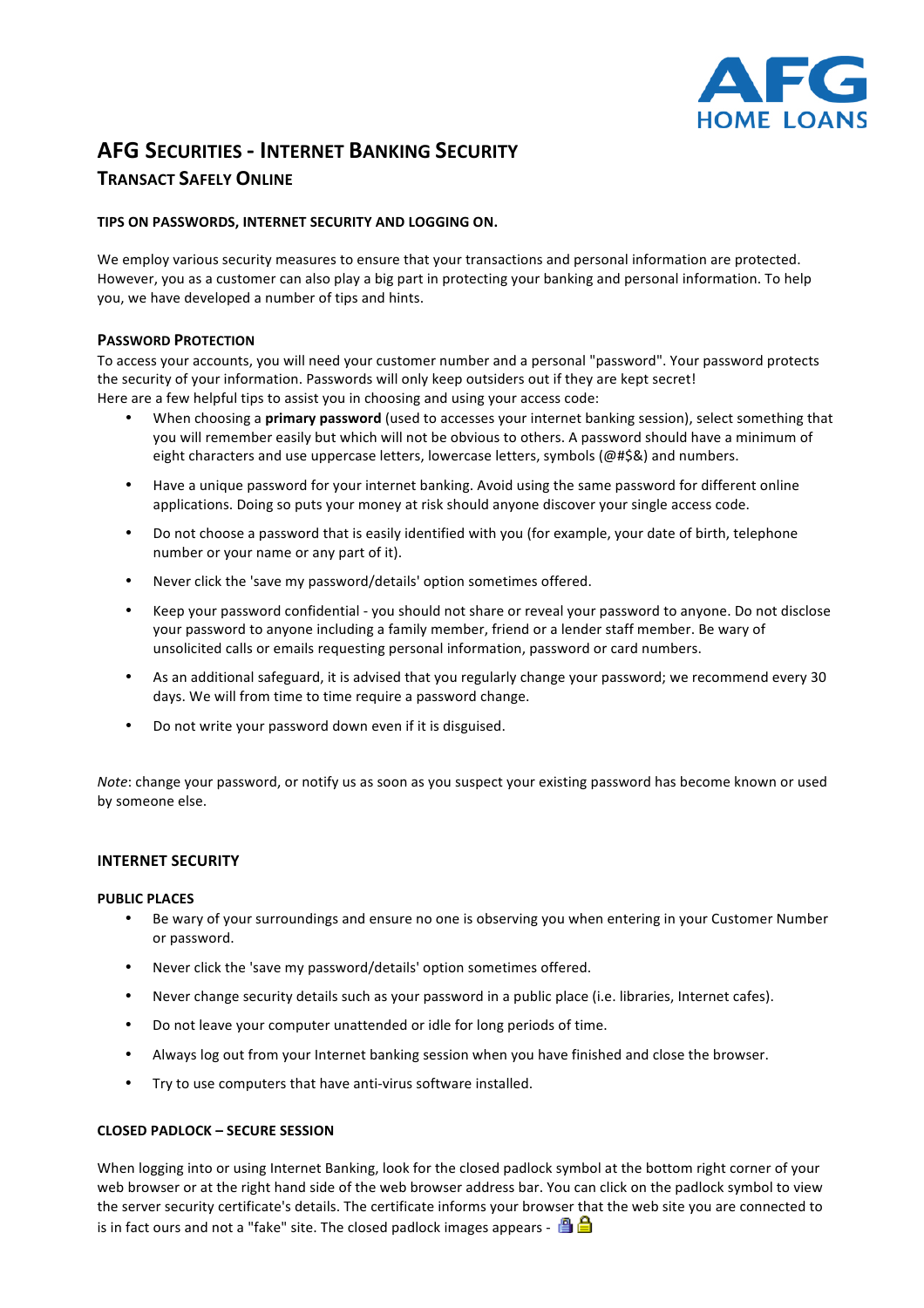#### **HTTPS – SECURE SESSION**

When using Internet Banking, check to see that you are correctly accessing our secure site by looking at the address bar at the top of your browser. Check to see that the web address begins with "https://". Web addresses that begin with "https://" are secured (unsecured addresses start with "http://").

#### **VIRUSES**

A computer virus is a program that attaches itself to another program, but changes the action of that program so that the virus is able to spread. Anti-virus software is designed to protect you and your computer against known viruses, worms and Trojans. A Trojan is a malicious program disguised as something harmless, such as a game or a screen saver, which in fact contains hidden code that allows an intruder to possibly take control of your machine without your knowledge.

New viruses are constantly appearing; viruses range from harmless pranks that merely show an annoying message, to programs that can destroy or disable a computer altogether.

- It's important that everyone who uses a computer is aware of proper security practices. Protect your computer with up-to-date antivirus software. You should regularly update your computer system with the latest anti-virus software.
- Avoid opening, running, installing or using programs/files you have obtained from a person or organisation that you do not know you can trust, especially unsolicited email containing file attachments
- Scan new programs/files/attachments for viruses before opening, running, installing or using them
- Ensure you have the latest available updates and anti-virus definitions for your anti-virus software. Unless your software is kept up to date it will quickly become ineffective at preventing virus infection
- You should regularly scan your computer with current anti-virus software to ensure your system is not infected by a virus

#### **SPYWARE**

"Spyware" is the collective name given to software that is installed on your computer to secretly obtain information and send it back to another source. Spyware programs can be installed through a virus or as part of another software installation e.g. a 'freeware' program.

Spyware can be removed from your computer by:

- Running a spyware remover program: special programs can be used to remove spyware that has been installed onto your machine:
- Virus checking: scanning your machine with a virus checker can remove any virus related spyware;
- Deleting cookies: deleting cookies from your browser can help spyware related problems; and
- Installing a personal firewall: a personal firewall will stop unauthorised 'attacks' to your computer from spyware sources. A personal firewall is particularly important if you have a permanent, high-speed connection to the Internet.

#### **HOAX EMAILS**

Be very cautious of emails that have a link to a website and/or an Internet Banking site that asks for personal details, your customer number, your Internet Banking password and/or credit card details.

- Only click on a link in an email if you are absolutely certain that it is from a reliable source.
- Do not click on emails where you do not know the sender or source and don't be duped by great offers coming through email.
- Think twice about forwarding an email with a "great offer" to a friend/relative.
- If you receive a suspicious email (especially ones purporting to come from a financial institution), do not act on the instructions contained in the email.
- Avoid opening suspicious or dubious emails or attachments, even if the email is from someone you trust (the email and attachment could have been forwarded automatically without the person's knowledge).
- You should not reply to "spam" emails or emails where you do not know the sender or source. It simply confirms that your email address is valid and you may receive further emails from them. You should simply delete the email.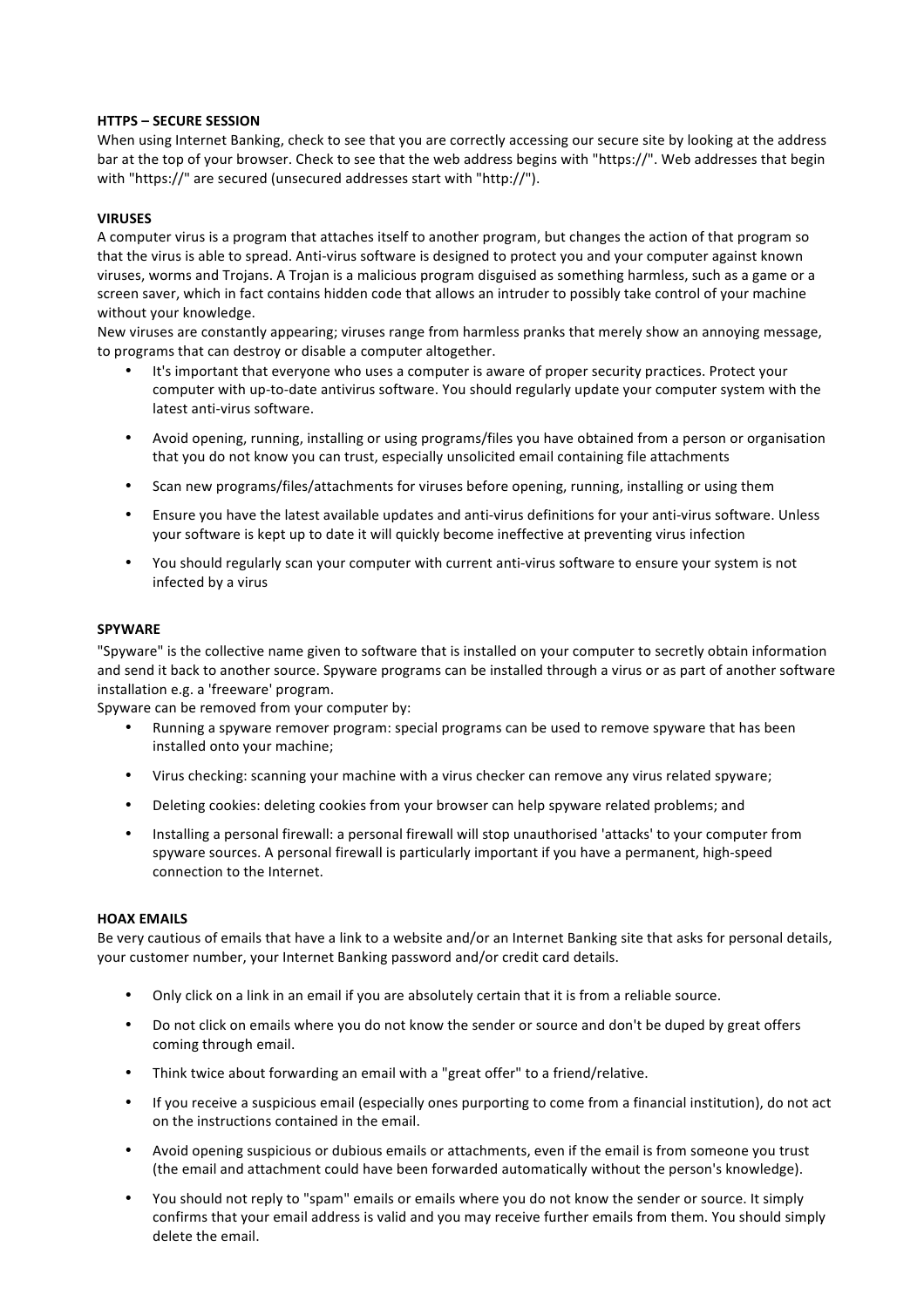Email is one of the prime movers for malicious viruses. Regardless of how enticing the "subject" or attachment may look, be cautious. Any unexpected email, especially one with attachments (from someone you may or may not know), could contain a virus and may have been sent without that person's knowledge from an infected computer. Should you receive an email of this kind and you are doubtful of its legitimacy, delete it.

## **EMAIL POLICY**

We will never ask for your password or account details to be disclosed via a link within an email message. If you receive an email of this nature, please disregard the email, delete it from your computer and contact our Client Services team immediately on 1800 629 948.

# **OUR INTERNET SECURITY MEASURES**

Our website provides you with a range of security practices to ensure that your transactions and personal information are protected.

- 1. Firewalls
- 2. Encryption
- 3. Secure SMS for unknown payees
- 4. Primary passwords
- 5. Incorrect Password Account Lock
- 6. Automatic Time-Outs
- 7. Last Login Time Check
- 8. Email Receipts

#### **FIREWALLS**

Our Internet Banking service is protected by sophisticated firewalls which maintain the secure perimeters between the Internet Banking site and the Internet. This provides full firewall protection that conceals the architecture of the internal networks from the outside world including protection against attacks.

## **ENCRYPTION**

Whenever you use our Internet Banking service your information is protected by banking industry standard SSL (Secure Socket Layer) encryption. Encryption is a process of scrambling information using random mathematical algorithms ensuring that only we can receive this information in an understandable format. Security is provided in two different ways:

- authenticating the web server to the client using a digital certificate; and
- encrypting all information sent.

You can identify whether the Internet Banking session is secure or encrypted when you see a padlock in the bottom right corner of your web browser or at the right hand side of the web browser address bar. Clicking on the padlock will also provide you with details on the Security Certificate pertaining to the encrypted session.

## **INCORRECT PASSWORD ACCOUNT LOCK**

With our Internet Banking site, after 3 incorrect attempts, access will be locked. This is to ensure that there is no unauthorised access to your account details.

If your account becomes locked, it will then be necessary to contact Client Services on 1800 629 948 to request that vour Internet Banking access be reinstated.

To avoid incorrect password attempts, we strongly recommend that you have a password of your own choosing which will be easy for you to remember, and that you should also be aware that the passwords are case sensitive so you need to check your Caps Lock key.

## **AUTOMATIC TIME-OUTS**

For your further protection, our Internet Banking system has been set to automatically "log out" after 10 minutes if your banking session remains unattended. This means that should you leave your computer for any reason for longer than 10 minutes whilst conducting an Internet Banking session, the system will end your session to ensure that noone else can access your personal information in your absence.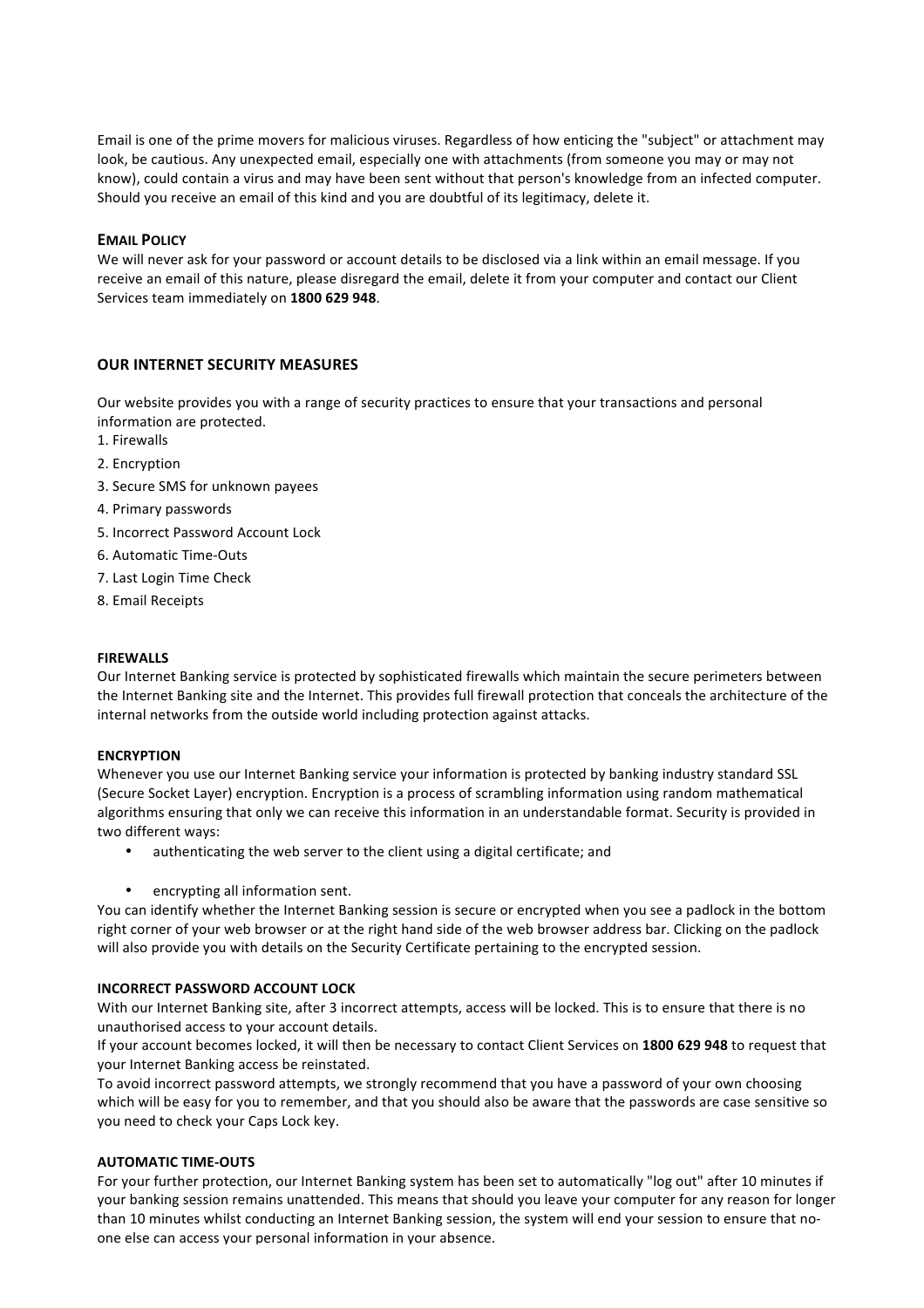## **LAST LOGIN TIME CHECK**

Our Internet Banking system also provides you with information on the date and time of your last session. This allows you to check the most recent session each time you use Internet Banking to ensure that nothing is out of the ordinary. 

#### **EMAIL RECEIPTS**

This security feature allows you to define which transfer and payment functions will send an email confirmation to your nominated email address when successfully performed. You can enable or disable this functionality through the Preferences options under Tools. For added security, any changes made to the Preferences will be emailed to the original email address.

#### **ONLINE SECURITY RISKS**

As a customer you may be seen as a potential target for fraudulent activities. However by arming yourself with information and tools you can protect yourself from becoming a victim of fraud.

#### **EMAIL SCAMS AND FAKE WEBSITES**

A number of customers from Australian financial institutions have been targeted with hoax emails. These emails appear to be genuine bank emails.

Some emails inform the customer that their security details and passwords need to be updated by logging into an authentic looking, but fake website. The purpose of these websites is to obtain your log on details to access your Internet Banking accounts.

Others communicate security messages and advise you to install software from the email that checks and removes viruses. By downloading the software you are in fact tricked into downloading a virus.

Having used these or similar techniques to capture login and password details, fraud perpetrators are then able to illegally access accounts and withdraw funds.

Please note, we will:

- **never** ask for your Internet Banking login details via phone or email
- never use email to send you a link to an Internet Banking login page
- never ask you to communicate your passwords to us in any form

#### **JOB SCAMS**

We warn our customers and members of the public to be wary of various job scams advertised via the Internet. Bogus overseas companies have been targeting Australian consumers to act as 'money transfer agents' in the sale of goods and services via methods such as fake job advertisements, unsolicited emails and online chat rooms. 'Employees' are asked to use their own bank accounts to transfer money overseas made from 'sales' in Australia. In fact, they will be transferring stolen money. In most cases, employees are instructed to send these funds to Eastern European countries. Employees are promised a percentage of the transfer as their commission.

The fake job advertisement websites look very professional and convincing. Please note some job advertisements contain Trojan Horses that allow the job advertiser to access the person's computer and collect their personal details, including bank account details. Exercise extreme caution if you receive an email from any person or company asking for your personal and banking details.

Finally, if it sounds too good to be true it probably is.

#### **IDENTITY THEFT**

Identity theft is where a dishonest individual or syndicate will gather your personal details in order to gain some sort of financial or other benefit, leaving you, the owner of that identity often in large debt with a negative credit history and in some cases with legal implications.

Identity theft can occur when a fraudster gets access to your personal information such as your date of birth, your address, your driver's licence number and information from utilities, phone and bank account records. This can be obtained through:

- theft, including theft of mail from your mailbox at home
- by going through your garbage bins
- telephone scams
- Internet